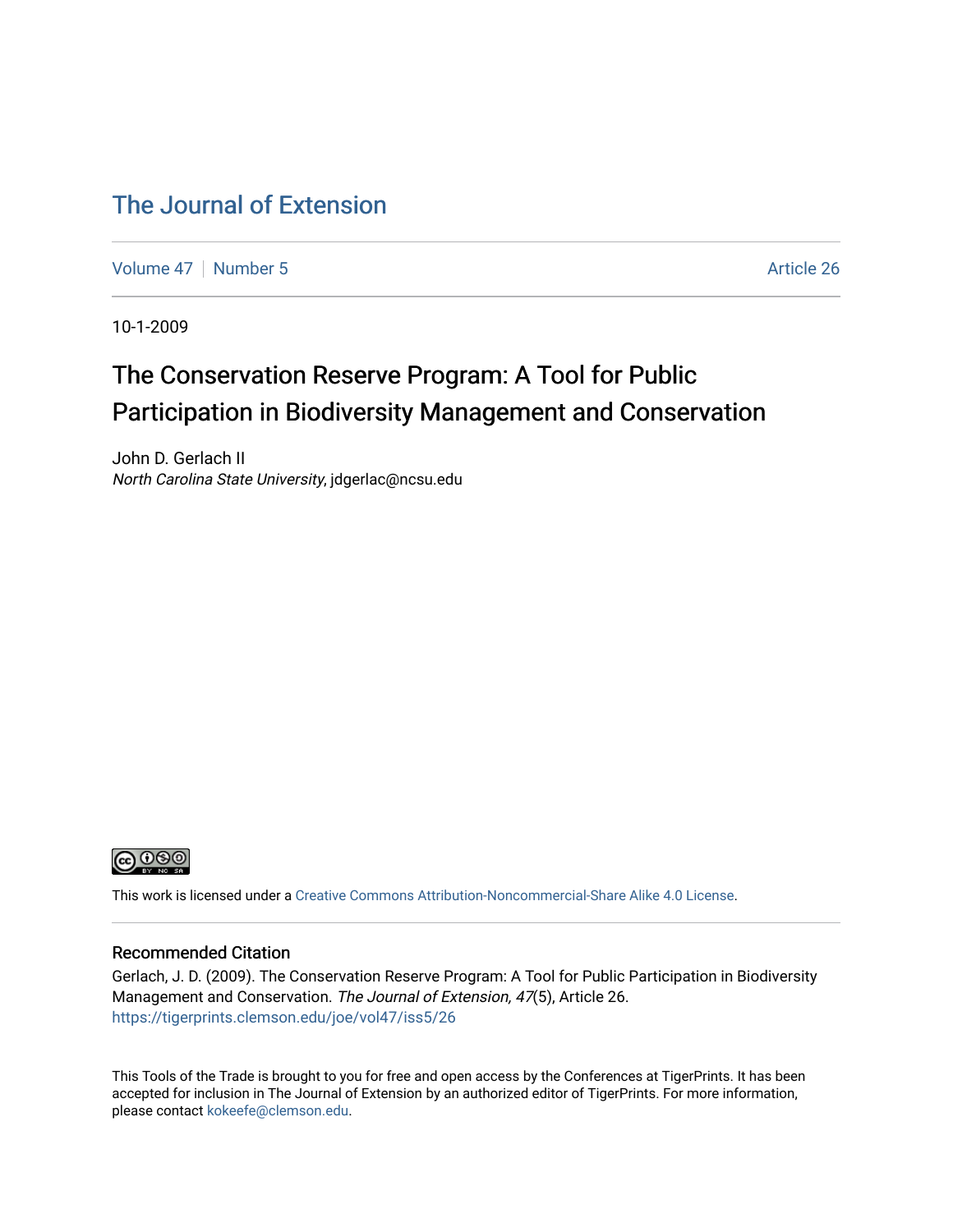The Conservation Reserve Program: A Tool for Public Participation in Biodiversity Management 26600008 08:09:59:00



## **October 2009 Volume 47 Number 5 Article Number 5TOT3**

[Return to Current Issue](http://www.joe.org:80/joe/2009october/)

# **The Conservation Reserve Program: A Tool for Public Participation in Biodiversity Management and Conservation**

**John D. Gerlach, II** School of Public and International Affairs North Carolina State University Raleigh, North Carolina [jdgerlac@ncsu.edu](mailto:jdgerlac@ncsu.edu)

**Abstract:** This article introduces Extension professionals to the Conservation Reserve Program (CRP) of the U.S. Department of Agriculture's Farm Service Agency. CRP allows agricultural landowners to receive rental and incentive payments for entering into resource-conserving land cover contracts of between 10 and 15 years in duration. CRP is a mutually beneficial manner in which the agricultural public can contribute to the maintenance and conservation of our nation's biodiversity. Extension professionals may find CRP helpful in improving the quality of crop acreages and pasturelands within a particular jurisdiction and reclaiming agricultural land lost to soil erosion or invasive cover species.

## **Introduction**

This article introduces Cooperative Extension Service agents to the Conservation Reserve Program (CRP) of the U.S. Department of Agriculture as a tool for public participation in the biodiversity management and conservation process. In his book, *The Policy Process: A Practical Guide for Natural Resource Professionals*, Tim W. Clark (2002) states, "Natural resource policy is both a process and a product of people interacting" (35). Clark refers to individual citizens as *participants* in the social process by which natural resource problems are remedied (Clark, 2002).

A recent trend has emerged toward encouraging public participation in mitigating natural resource problems through community-based initiatives that serve the common interest (Brunner et al., 2005; Clark, 2002). In that spirit, this article suggests the relevance of CRP to Extension professionals as a mutually beneficial means by which the agricultural public may participate in biodiversity management and conservation.

## **Overview of CRP**

CRP is "administered by the Farm Service Agency (FSA), with the Natural Resources Conservation Service (NRCS) providing technical land eligibility determinations, conservation planning and practice implementation" (NRCS, 2008). CRP allows agricultural landowners to receive rental payments, maintenance allowances, and cost-share incentives in exchange for entering 10- to 15-year contacts to establish "long-term, resource conserving [land] covers on eligible farmland" (CRP, 2008). Eligible lands include cropland planted for agricultural commodity in 4 of the previous 6 years as well as some marginal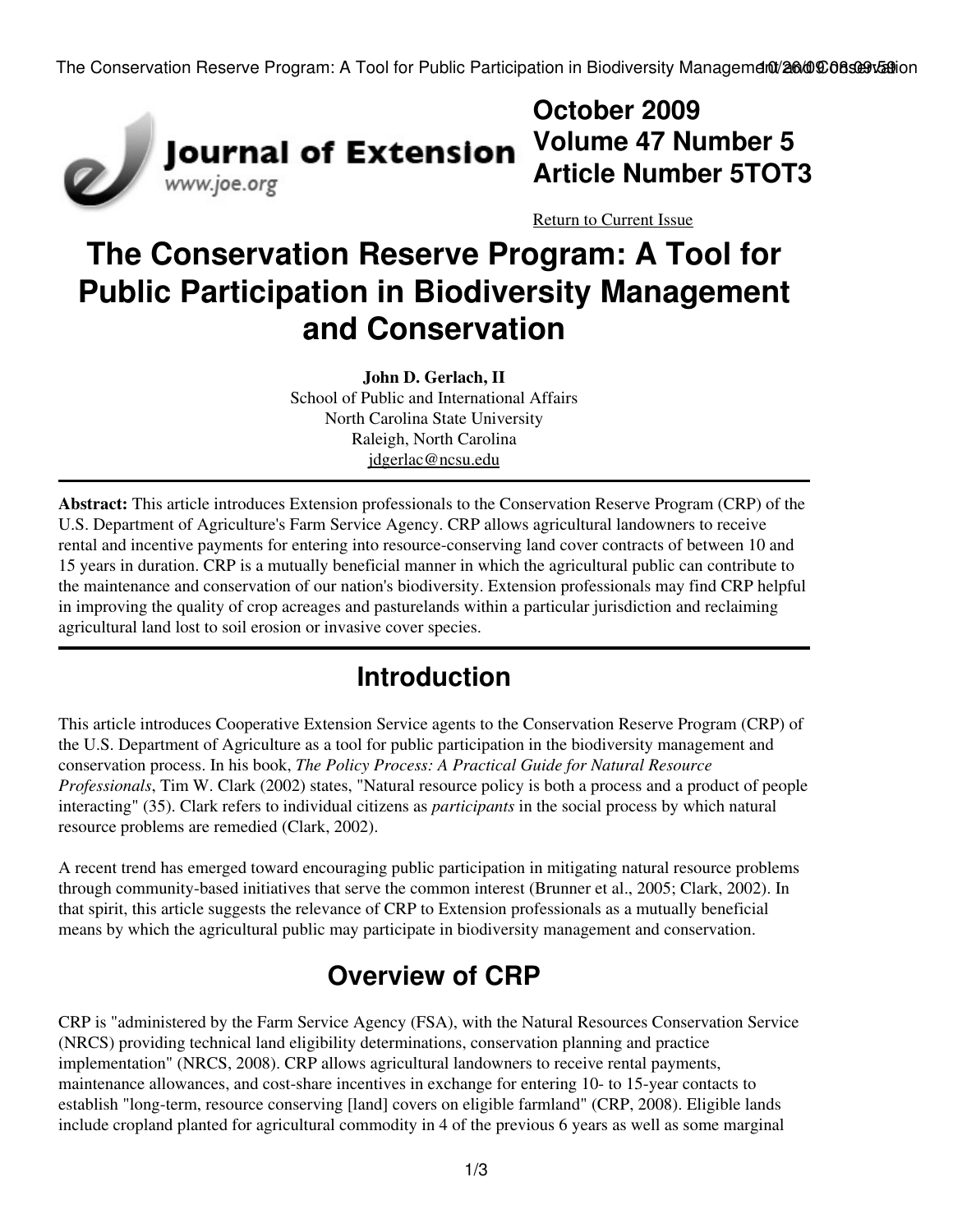The Conservation Reserve Program: A Tool for Public Participation in Biodiversity Management 26600008 08:09:59:00

pastureland (CRP, 2008). Rental payments, based on the agricultural rental value of participating acreages, are made by the Commodity Credit Corporation (CRP, 2008). CRP encourages a variety of land cover practices, and NRCS, state forestry agencies, local soil and water conservation districts, some private sector businesses, and Extension professionals may provide technical support to the landowner (CRP, 2008).

CRP is mutually beneficial to the landowner and the biodiversity maintenance and conservation cause. The landowner can expect increased protection against soil erosion, higher water quality due to reduced runoff, and higher quality agricultural soil (CRP, 2008). At the same time, CRP participation contributes to an overall increase in suitable wildlife habitat, wetland conservation, and better ecosystem management capabilities (CRP, 2008).

## **CRP Applications**

Extension professionals will find CRP an easy sell to agricultural landowners. According to FSA Administrator Teresa Lasseter, CRP prevents 450 million tons of soil from eroding annually, has restored 1.8 million acres of wetlands since the mid-1980s, and provides for the survival of approximately two million additional water fowl each year through the establishment and maintenance of suitable habitat (CRP, 2008). Landowner success stories are well documented.

There are benefits to long-term CRP participation. One landowner in North Carolina has enrolled approximately 250 acres in CRP continuously since 1987. 150 acres of this tract are devoted to trees, while the rest supports introduced grasses and legumes (CRP, 2008). The landowner carefully performs maintenance practices on the acreage, removing dead trees and participating in controlled burns (CRP, 2008). Benefits to the landowner include an increased wildlife population, control of soil erosion, and a "crop of marketable timber on his acreage" (CRP, 2008).

CRP provides effective means by which to maximize the potential of crop acreage or pastureland. Through a CRP enhancement initiative in the state of Oregon, one landowner reclaimed pastureland lost to a large wall of invasive Himalayan blackberries (CRP, 2008). The blackberries "hindered access to 15 acres of pasture and a nearby stream" (CRP, 2008). Through CRP enhancement efforts, the blackberries were removed and a workable riparian buffer installed (CRP, 2008). These efforts increased productive pastureland on the farm and improved the stream and the quality of its Coho salmon population (CRP, 2008).

## **CRP and the Cooperative Extension Service**

Public participation in biodiversity management and conservation efforts grows increasingly important. Many natural resource professionals tirelessly seek partnerships with private landowners to allow for such efforts outside of state or federally protected tracts. Extension professionals represent an authoritative, yet underutilized resource through which these partnerships may be facilitated. CRP provides a mutually beneficial means by which agricultural landowners can participate in biodiversity management and conservation. The Cooperative Extension Service can play an extremely important role in marketing CRP to landowners and farmers throughout the United States.

CRP is a versatile program that allows for the enrollment of small, medium, or large tracts of land and offers considerable leeway in the types of conservation practices implemented. Extension professionals may find CRP a helpful tool for improving the overall quality of agricultural lands within a particular jurisdiction. CRP initiatives have also been extremely successful at reclaiming agricultural lands lost to soil erosion or invasive land cover species (CRP, 2008), issues sure to be faced by Extension professionals as they serve the public.